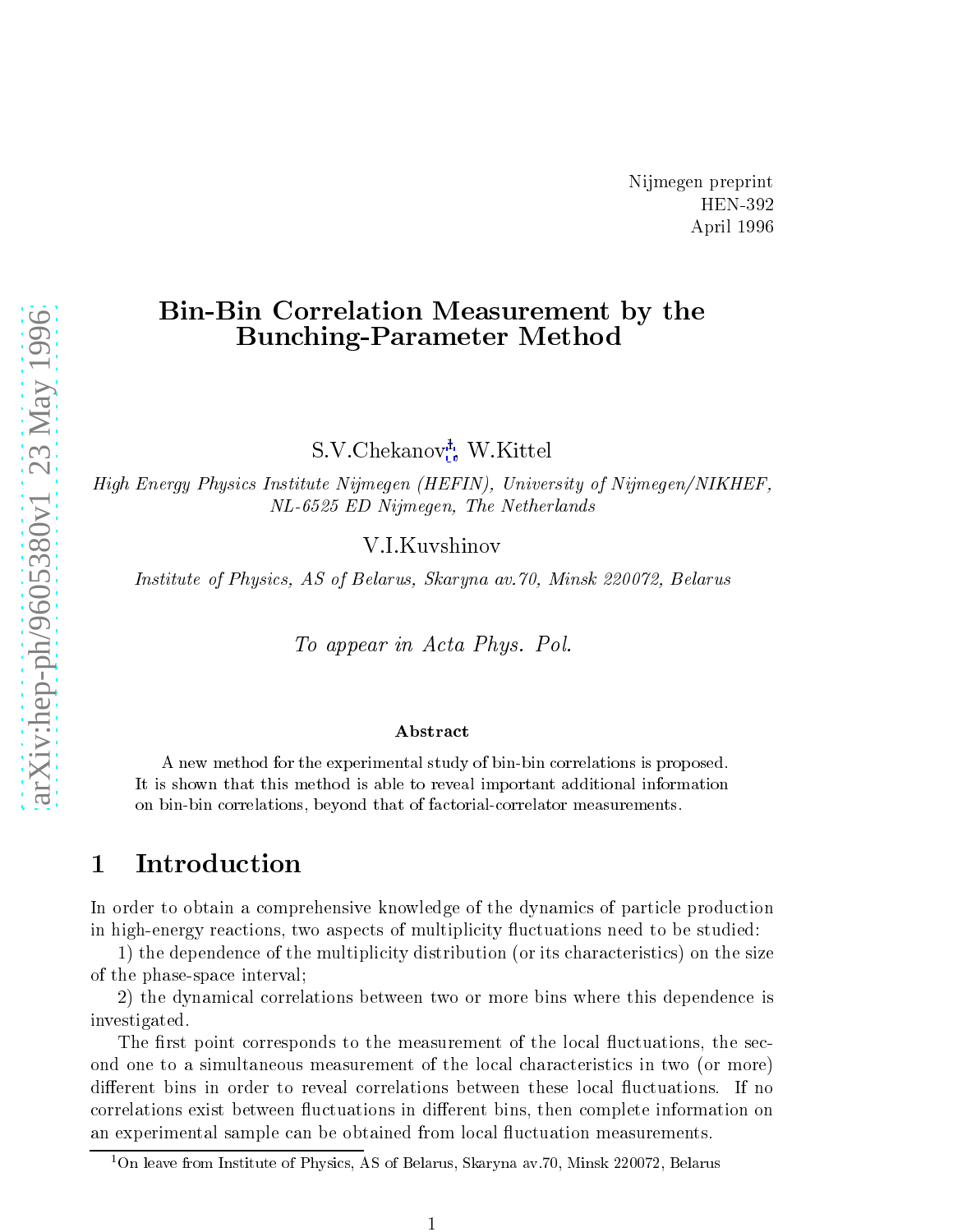Dynamical information on fluctuations in a system with an infinite number of particles per event can be obtained from the multivariate density probability distribution  $P(\rho_1, \rho_2, ... \rho_M)$ , where  $\rho_m$  is the particle density in bin  $m$   $(m = 1, ..., M)$ . This distribution can be studied by constructing the multivariate moments  $\langle \rho_1^{q_1} \rho_2^{q_2} \dots \rho_M^{q_M} \rangle$ . Due to the very complex structure of this quantity, however, one usually resorts to the study of only two moments:  $\langle \rho_m^q \rangle$  and  $\langle \rho_m^q \rho_{m'}^{q'} \rangle$ , which contain a small fraction of the information on dynamical fluctuations in a system. The bivariate moment  $\langle \rho_m^{q_m} \rho_{m'}^{q'} \rangle$ contains the information on bin-bin correlations.

In practice, bin-bin correlations always exist, i.e.,  $\langle \rho_m^q \rho_{m'}^{q'} \rangle \neq \langle \rho_m^q \rangle \langle \rho_{m'}^{q'} \rangle$ , since finalstate particles are not produced independently of each other. The production of a particle at high energy usually enhances the probability of producing other particles. The number of particles observed in a given phase-space bin, therefore, is always affected by the number of particles found in other bins. Moreover, there are more trivial (statistical) reasons for the observation of correlations in a system of finite fixed finalstate multiplicity: for such a system, finding a particle in a single bin is less probable if another particle has already been counted in another bin. The latter case has no dynamical reason, but can influence the correlations observed in such a system.

In [1], Białas and Peschanski have adapted the method of normalized factorial moments to the measurement of dynamical bin-bin correlations by means of factorial correlators. The use of these quantities, as well as of the normalized factorial moments, has mainly been motivated by the Poissonian-noise suppression [2], thereby opening the possibility of modeling intermittency phenomena and bin-bin correlations by means of continuous densities.

In this paper we propose another experimental tool to measure bin-bin correlations by means of the bunching-parameter approach  $[3-6]$ . In the following, we shall discuss the experimental advantages of using such a method (Sect. 2). As an illustration, the bin-bin correlation measurement by the lowest-order bunching correlator is given in Sect. 3.

### $\overline{2}$ **Bunching correlators**

One of the characteristic features of any local multiplicity fluctuations in high-energy physics is the existence of bin-bin correlations. If we have two non-overlapping bins,  $m$ and  $m'$  of size  $\delta$ , then the discrete two-dimensional multiplicity distribution  $P_{n,n'}^{m,m'}(\delta)$  having *n* and *n'* particles in bins *m* and *m'*, respectively, cannot be factorized, having

$$
P_{n,n'}^{m,m'}(\delta) \neq P_n^m(\delta)P_{n'}^{m'}(\delta),\tag{1}
$$

due to the existence of a bin-bin correlation between the bins m and  $m'$ <sup>1</sup>.

A procedure for investigating such bin-bin correlations is to measure so-called factorial correlators [1,7-9], (for a review see [10]). In terms of  $P_{n,n'}^{m,m'}(\delta)$ ,  $P_n^m$ , and  $P_{n'}^{m'}$ ,

<sup>&</sup>lt;sup>1</sup>Strictly speaking, any statistical dependence between these bins can lead to property  $(1)$ .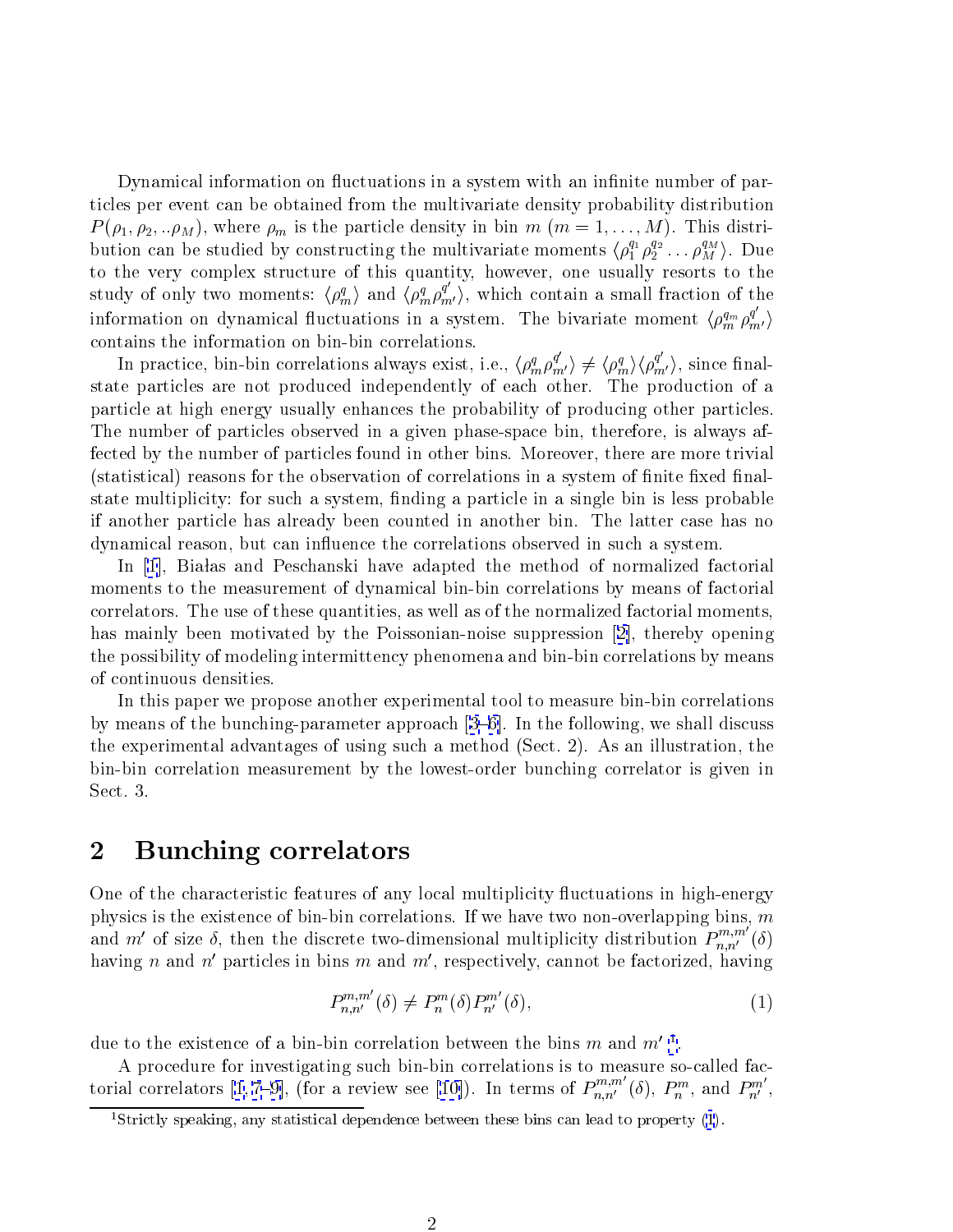<span id="page-2-0"></span>the factorial correlators for two bins of equal size  $\delta$  can be written as

$$
F_{q,q'}^{m,m'}(\delta) = \frac{\sum_{n,n'}^{\infty} P_{n,n'}^{m,m'}(\delta) n^{[q]} n'^{[q']}}{\left(\sum_{n=1}^{\infty} P_n^m(\delta) n^{[q]}\right) \left(\sum_{n'=1}^{\infty} P_{n'}^{m'}(\delta) n'^{[q']} \right)}, \quad q', q > 1,
$$
\n(2)

where  $n^{[q]} = n(n-1)...(n-q+1)$ . The quantity in the numerator is called the bivariate factorial moment. In contrast to the usual (univariate) factorial moment  $\langle n^{[q]} \rangle = \sum_{n=1}^{\infty} P_n^m(\delta) n^{[q]}$ , which characterizes only the local fluctuations in a single phase-space bin  $m$ , the bivariate factorial moment contains information on correlation between the local fluctuations in the two bins, m and  $m'$ .

If no correlation exists between bins m and m', we get  $F_{q,q'}^{m,m'}(\delta) = 1$  due to factorization of the multiplicity distribution in the numerator of (2).

To increase the statistics, one can assume translational invariance and average (2) over all bin combinations with the same bin-bin distance,  $D$ . After symmetrization, one has  $\overline{11}$ 

$$
F_{q,q'}(D) = \frac{1}{2(M-k)} \sum_{m=1}^{M-k} \left( F_{q,q'}^{m,m+k}(\delta) + F_{q',q}^{m,m+k}(\delta) \right), \qquad (3)
$$

where  $M = \Delta/\delta$ ,  $\Delta$  is a full phase-space interval, and  $k = D/\delta$ .

Correlators similar to  $(2)$  have also been proposed in [11]. In this approach, the bin of size  $\delta$  is divided into two parts. If  $n_{\rm L}$  and  $n_{\rm R}$  are the number of particles in the left part and the right part of the bin, respectively, then one can define  $|11|$ 

$$
F_2(M) = \frac{1}{M} \sum_{m=1}^{M} \frac{\langle n_{\rm L} n_{\rm R} \rangle}{\langle n_{\rm L} \rangle \langle n_{\rm R} \rangle}.
$$
 (4)

As is the case for the usual univariate factorial moment, the multivariate factorial moments presented above are sensitive to the "tail" of the multivariate multiplicity distribution obtained in an experiment. The limited statistics of an experiment reduce fluctuations measured by means of the high-order factorial moments because of the truncation of the multiplicity distribution  $[12-14]$ . This can exert a negative influence on the behavior of the factorial correlators.

We note another shortcoming of the factorial correlators. As the usual factorial moments, the multivariate definition selects only "spikes". Dynamical information from "dips", therefore, is completely lost. This means that we lose important information on bin-bin correlations. As an example, correlations should exist between different bins that contain no particles, i.e.,

$$
P_{0,0}^{m,m'}(\delta) \neq P_0^m(\delta)P_0^{m'}(\delta).
$$
\n(5)

According to the definition, the factorial correlator is not able to measure such correlations.

The complete information on bin-bin correlations can be obtained, without the bias arising from restricted statistics of an experiment, if one formulates the problem in terms of the bunching parameters  $[3-6]$ . The univariate bunching parameters for bin m are defined in terms of the probabilities  $P_n^m(\delta)$  as

$$
\eta_q^m(\delta) = \frac{q}{q-1} \frac{P_q^m(\delta) P_{q-2}^m(\delta)}{(P_{q-1}^m(\delta))^2}.
$$
\n(6)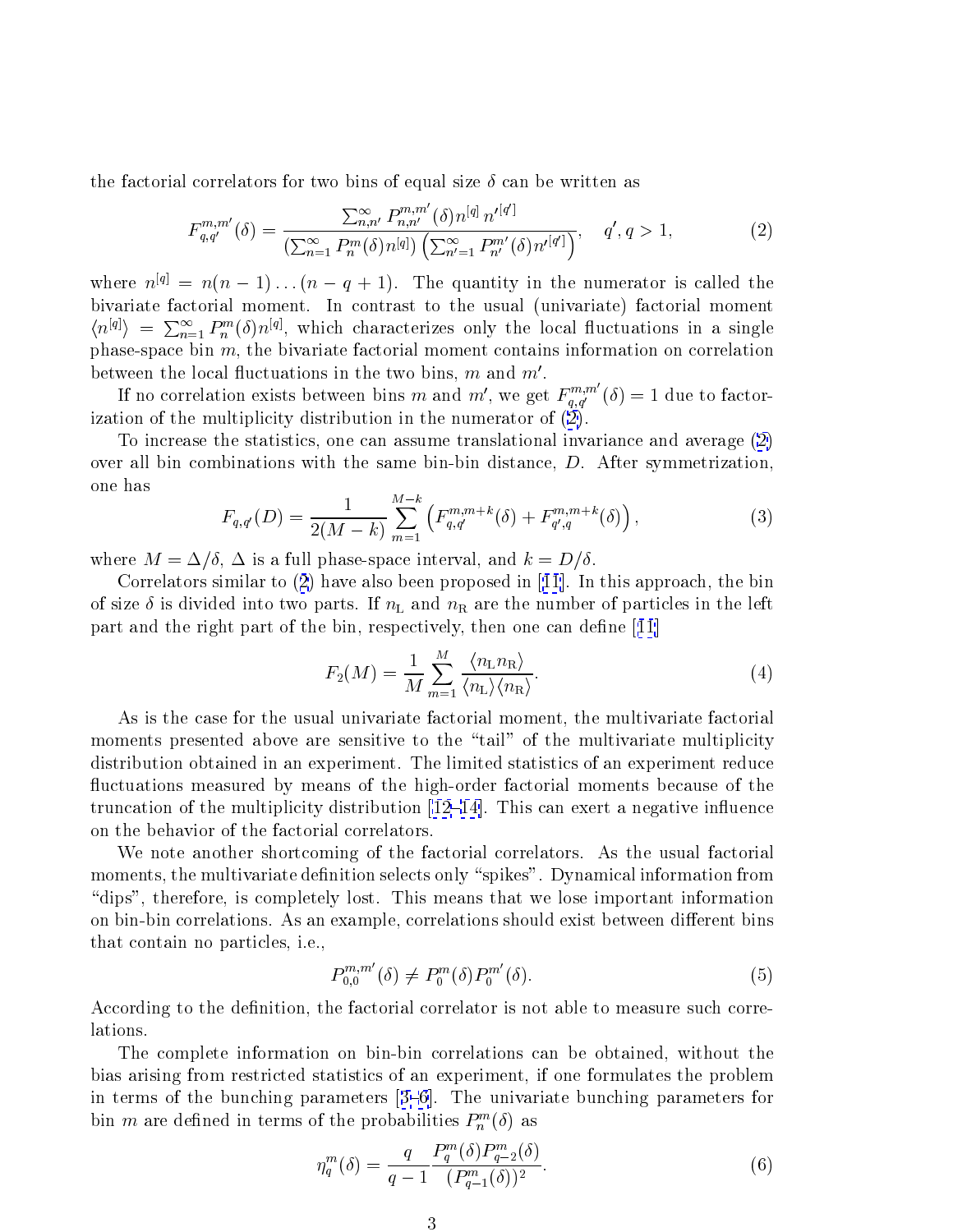Accordingly, it is possible to construct bivariate bunching parameters in the same way as that done for bivariate factorial moments,

$$
\eta_{q,q'}^{m,m'}(\delta) = \frac{qq'}{(q-1)(q'-1)} \frac{P_{q,q'}^{m,m'}(\delta) P_{(q-2),(q'-2)}^{m,m'}(\delta)}{\left(P_{(q-1),(q'-1)}^{m,m'}(\delta)\right)^2}, \quad q, q' > 1. \tag{7}
$$

The relation of BPs with usual moments have been found in  $[3,5]$ . For bivariate BPs, such a kind of relation can be written as

$$
\eta_{q,q'}^{m,m'}(\delta) \simeq \frac{\langle \rho_{m,m'}^{q,q'} \rangle \langle \rho_{m,m'}^{q-2,q'-2} \rangle}{\langle \rho_{m,m'}^{q-1,q'-1} \rangle^2}, \qquad \delta \to 0
$$
\n(8)

due to the suppression of Poissonian noise in the limit of small  $\delta$ .

As is the case for multi-dimensional probabilities, these quantities can be expressed as

$$
\eta_{q,q'}^{m,m'}(\delta) = \eta_q^m(\delta) \eta_{q'/q}^{m'}(\delta) = \eta_{q'}^{m'}(\delta) \eta_{q/q'}^m(\delta),\tag{9}
$$

where  $\eta_q^m(\delta)$  is the usual univariate bunching parameter and  $\eta_{q'/q}^{m'}(\delta)$  represents a conditional bunching parameter for bin m' constructed from conditional probabilities, i.e., the probability to observe q' particles in bin  $m'$  under the condition that q particles have been found in another bin  $m$ . Then, the conditional BPs have the form

$$
\eta_{q'/q}^{m'}(\delta) = \frac{q'}{(q'-1)} \frac{P_{q'/q}^{m'}(\delta) P_{(q'-2)/(q-2)}^{m'}(\delta)}{\left(P_{(q'-1)/(q-1)}^{m'}(\delta)\right)^2}, \quad q, q' > 1.
$$
\n(10)

If the two bins are statistically independent, then the bivariate bunching parameters factorize:

$$
\eta_{q,q'}^{m,m'}(\delta) = \eta_q^m(\delta) \eta_{q'}^{m'}(\delta). \tag{11}
$$

By analogy with the factorial correlators, the bunching correlators can, therefore, be defined as

$$
\tilde{\eta}_{q,q'}^{m,m'}(\delta) = \frac{\eta_{q,q'}^{m,m'}(\delta)}{\eta_q^m(\delta)\eta_{q'}^{m'}(\delta)}.
$$
\n(12)

As is the case for (2), this definition grants unity if the cells m and  $m'$  are statistically independent.

The bunching correlators, in general, are not symmetric in q and  $q'$ . As is performed in  $(3)$ , we can symmetrize this definition:

$$
[\check{\eta}_{q,q'}^{m,m'}(\delta)]_{\rm S} = \frac{1}{2} (\check{\eta}_{q,q'}^{m,m'}(\delta) + \check{\eta}_{q',q}^{m,m'}(\delta)). \tag{13}
$$

Defining the distance  $D$  between two bins, the bunching correlators can further be averaged over many pairs of equidistant bins. In analogy to  $(3)$ , the problem of bin-bin correlations can be formulated in terms of the bunching correlators

$$
\eta_{q,q'}(D) = \frac{1}{(M-k)} \sum_{m=1}^{M-k} [\check{\eta}_{q,q'}^{m,m+k}(\delta)]_{\text{S}}
$$
(14)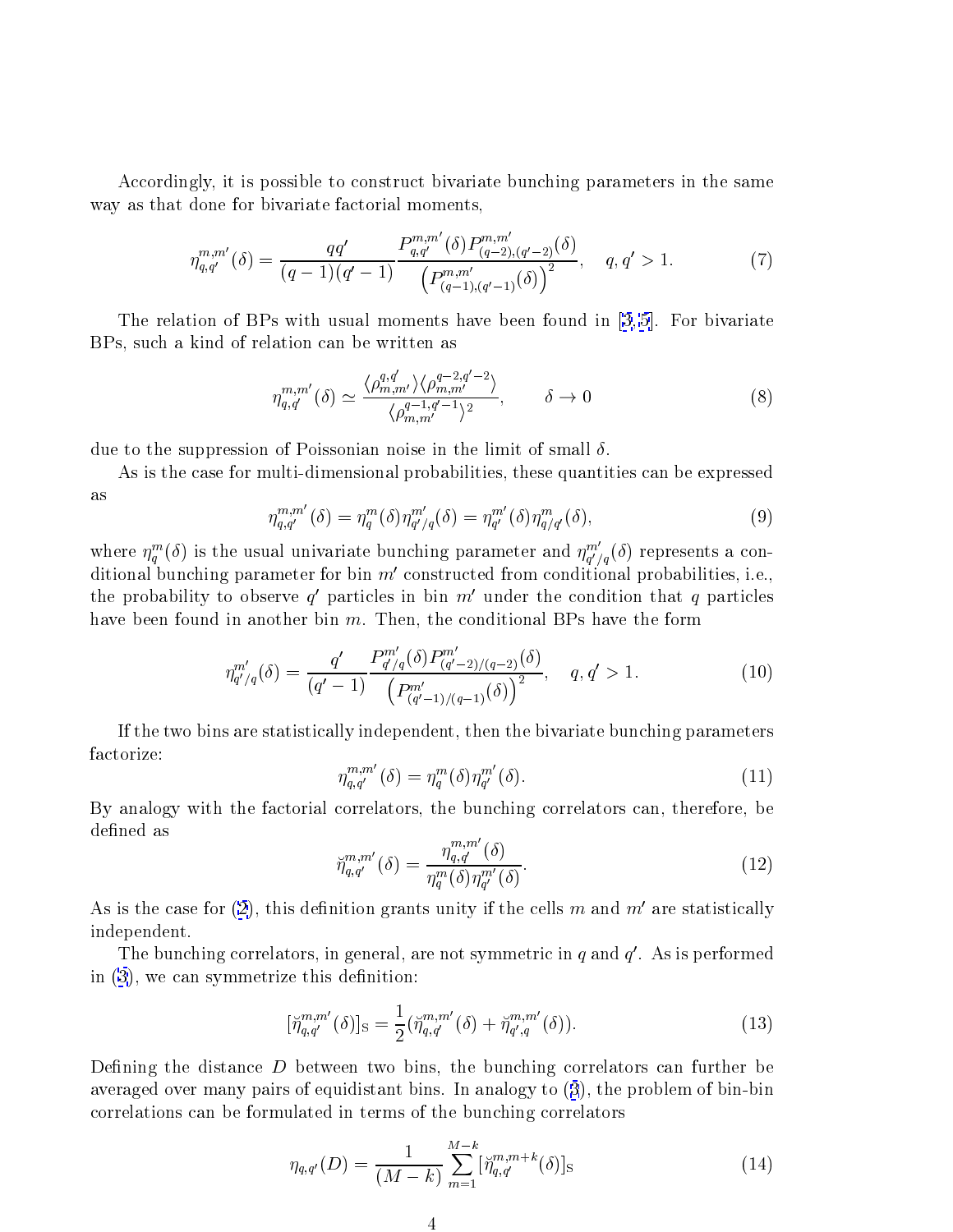<span id="page-4-0"></span>and their behavior in the limit  $D \to 0$ .

According to the above definition of bunching correlators, the second-order bunching correlator contains important extra information on empty bin-bin correlation that cannot be extracted by means of factorial correlators. Indeed, if such correlations exist, then, due to  $(5)$ , one obtains

$$
\check{\eta}_{q,q'}^{m,m'}(\delta) \neq 1\tag{15}
$$

for any combination such as  $\{2, 2\}, \{2, 3\}, \{3, 2\}$  etc. For the symmetrized and averaged bunching correlators, this leads to

$$
\eta_{q,q'}(D) \neq 1, \qquad q = 2, \quad q' = 2, 3 \dots \tag{16}
$$

On the other hand, if only such (hypothetical) correlations exist, the factorial correlators are equal to one for any higher rank.

## 3 The lowest-order bunching correlator and its behavior

The value of  $\eta_{2,2'}(D)$  is affected by events having no particles in both bins and, hence, it incorporates the empty bin-bin correlations that cannot be measured by means of factorial correlators. In this section we shall illustrate the dependence of this quantity on the distance  $D$  between the two bins.

For our numerical calculations, we can rewrite the definition of  $\eta_{2,2'}(D)$  as follows:

$$
\eta_{2,2'}(D) = \frac{1}{M-k} \sum_{m=1}^{M-k} \breve{\eta}_{2,2'}^{m,m+k}(\delta),\tag{17}
$$

$$
\tilde{\eta}_{2,2'}^{m,m'}(\delta) = \frac{\eta_{2,2'}^{m,m'}(\delta)}{\eta_2^m(\delta)\eta_{2'}^{m'}(\delta)}.
$$
\n(18)

To define bivariate and univariate BPs, we introduce the following expression as an indicator for the presence of a given spike configuration for a given experimental event  $t$ :

$$
W_q(m, m', t) = \begin{cases} 1, & \text{if both bins } m \text{ and } m' \text{ contain } q \text{ particles,} \\ 0, & \text{otherwise.} \end{cases} \tag{19}
$$

Then, we have

$$
\eta_2^m(\delta) = 2 \frac{\overline{W}_2(m, m)\overline{W}_0(m, m)}{\overline{W}_1^2(m, m)},\tag{20}
$$

$$
\eta_{2,2'}^{m,m'}(\delta) = 4 \frac{\overline{W}_2(m,m') \overline{W}_0(m,m')}{\overline{W}_1^2(m,m')},\tag{21}
$$

where  $\overline{W}_q(m,m')$  is the average of  $W_q(m,m',t)$  over  $N_{\text{ev}}$  experimental events

$$
\overline{W}_q(m, m') = \frac{\sum_{t=1}^{N_{\rm ev}} W_q(m, m', t)}{N_{\rm ev}}.
$$
\n(22)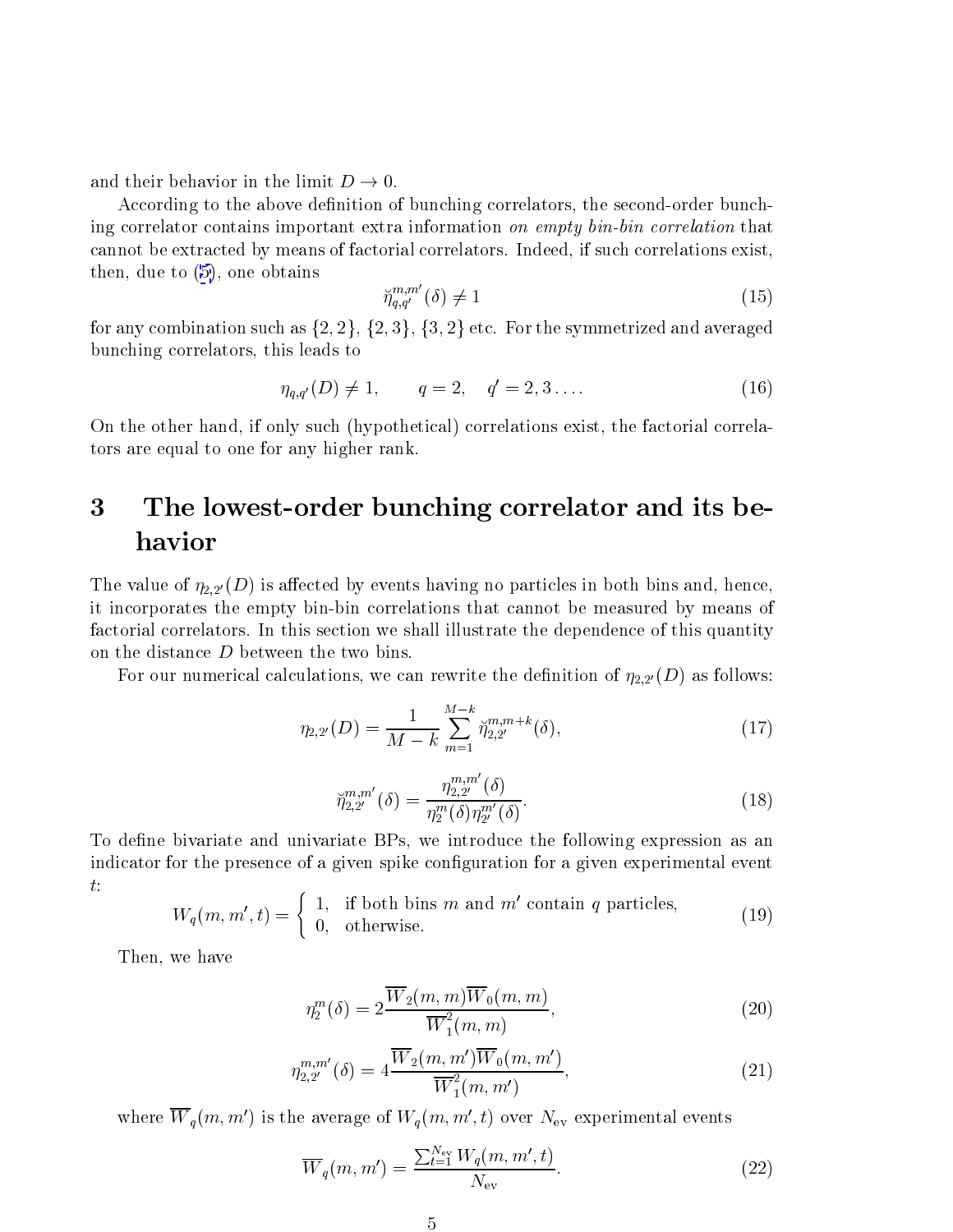An exact calculation of the statistical error (standard deviation) is always a complex task and requires special attention to any local measurement. Below, we give a sketch of propagation of the standard deviation for (17).

The square of the standard deviation for  $\overline{W}_q(m, m')$  is given by

$$
S_q^2(m, m') = \frac{1}{N_{\text{ev}}(N_{\text{ev}} - 1)} \left[ \sum_{t=1}^{N_{\text{ev}}} W_q^2(m, m', t) - N_{\text{ev}} \overline{W}_q^2(m, m') \right]. \tag{23}
$$

The square of the standard deviation for second-order BPs is given by

$$
V_2^2(m, m') = \frac{\overline{W}_0^2}{\overline{W}_1^4} s_2^2 + \frac{4\overline{W}_2^2 \overline{W}_0^2}{\overline{W}_1^6} s_1^2 + \frac{\overline{W}_2^2}{\overline{W}_1^4} s_0^2.
$$
 (24)

This expression gives us the square of the standard deviation for univariate BPs if

$$
\overline{W}_q = \overline{W}_q(m, m), \qquad s_q^2 = 4S_q^2(m, m). \tag{25}
$$

The square of the standard deviation for bivariate BPs can be found from (24) if

$$
\overline{W}_q = \overline{W}_q(m, m'), \qquad s_q^2 = 16S_q^2(m, m'). \tag{26}
$$

The total statistical error for  $(17)$  can be found by combining the standard deviations for the univariate and bivariate BPs and averaging the results over all bin pairs.

In Fig. 1a, the behavior of  $\eta_{2,2'}(D)$  is shown for the case of purely statistical phasespace fluctuations. For our numerical calculations, we simulate the phase-space distribution by a pseudo-random number generator in the "phase space"  $0 < x < 1$ . The total number of events is 30,000. In this figure we consider the cases in which a total number of particles  $N$  in full phase space fluctuates according to full-phase-space fluctuations. We considered the following cases:

1) N is fixed for all events  $(N=20)$ ;

2) N is distributed according to a Poissonian law with mean  $\overline{N} = 20$ :

3) N is distributed according to the JETSET 7.4 PS model [15] simulating  $e^+e^$ annihilation at a c.m. energy of 91.2 GeV. Such a distribution is similar to a negative binomial. For this case, we also consider different values of bin size  $\delta$ .

As expected, the value of the bunching correlator is equal to 1 for the Poisson distribution. We have verified that this result is independent of the mean of the Poisson distribution and of the bin size  $\delta$ .

For the sample with fixed multiplicity  $(N = 20)$ , there is a negative correlation, since  $\eta_{2,2'}(D)$  < 1. This kind of correlation is due to the trivial effect that the probability of finding a particle in a bin is always less if another particle has already been found in another bin. In the case of no dynamical phase-space correlations, such a negative (pseudo) correlation leads to a  $D$ -independent bunching correlator of value smaller than unity.

If particles are distributed according to a distribution broader than Poisson, one should expect a positive correlation. For the case of no phase-space correlations, this again leads to a D-independent bunching correlator, but with a value of  $\eta_{2,2}(D) > 1$ .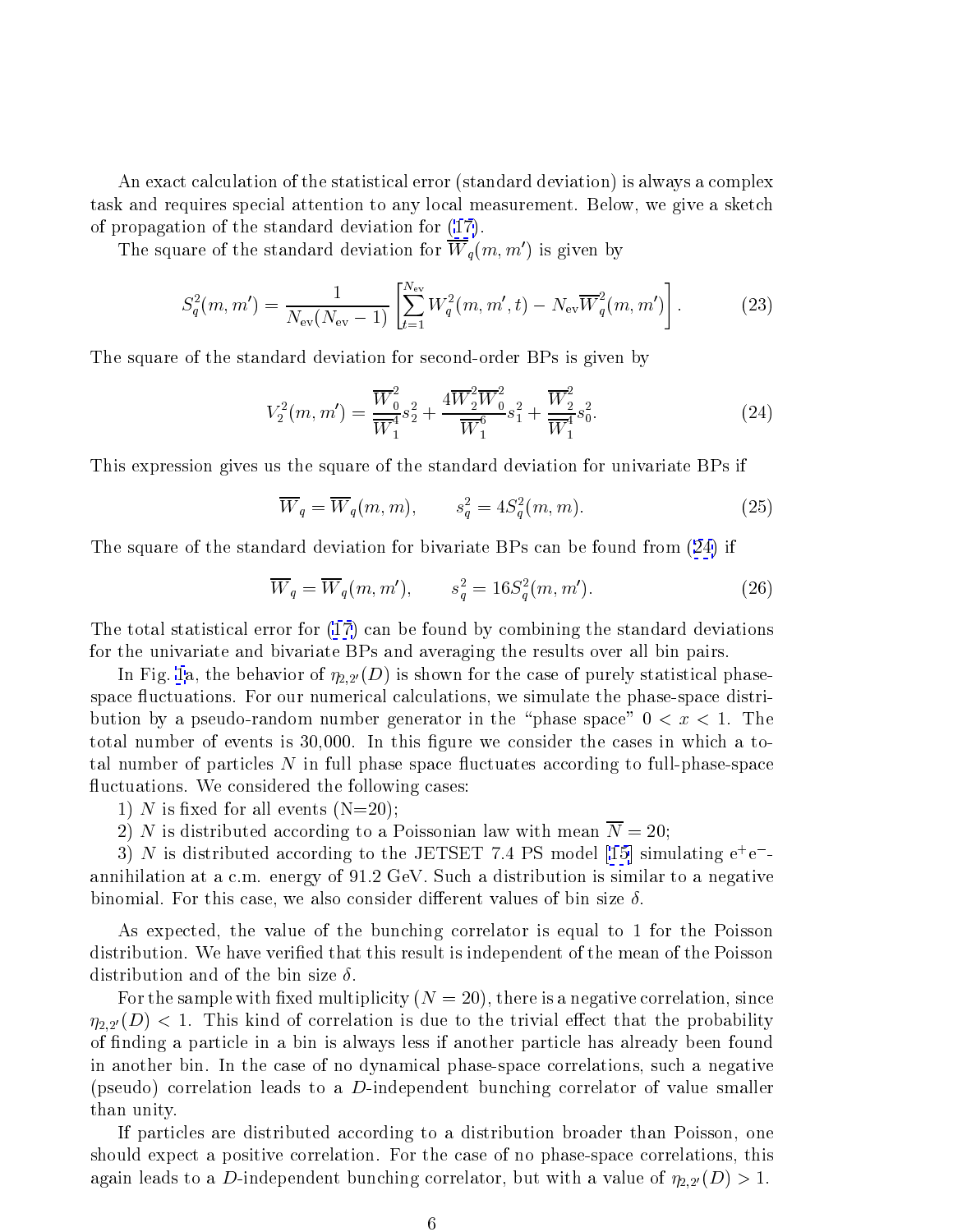<span id="page-6-0"></span>

Figure 1: Value of  $\eta_{2,2}(D)$  as a function of distance D between bins. (a) The behavior in the case of purely statistical fluctuations for different distributions of particles in full phase space. (b) The behavior for the case of dynamical fluctuations (phase-space distribution in azimuthal variable) simulated by the JETSET 7.4 PS model.

In Fig. 1b we present  $\eta_{2,2'}(D)$  for a more realistic situation. Here, N again fluctuates according to JETSET 7.4 PS, but the phase-space distribution is defined in the azimuthal angle with respect to the  $e^+e^-$  collision axis. To compare the results with the previous cases, this variable (with full phase-space range  $2\pi$ ) has been transformed to a new variable with unit range. Due to the jet structure of single events, the phasespace distribution in this variable contains dynamical fluctuations. As can be seen from Fig. 1b, such fluctuations lead to a bin-bin correlation. The correlation increases for decreasing distance D, from  $\eta_{2,2}(D) < 1$  for large D to  $\eta_{2,2}(D) > 1$  for small D. Moreover, in contrast to Fig. 1a, the value of  $\eta_{2,2'}(D)$  is affected by the value of the bin size  $\delta$ .

### Conclusions  $\boldsymbol{4}$

In this paper, the bunching-parameter method has been extended to measure bin-bin correlations. This application of the bunching-parameter method has been achieved by considering bunching correlators in analogy to factorial correlators. The method not only allows one to study fluctuations inside a phase-space bin without experimental bias from finite statistics, but also to study correlations between bins separated in phase-space.

One of the remarkable features of the bin-bin correlation study is that the main properties of local fluctuations inside bins, and correlations between the bins can be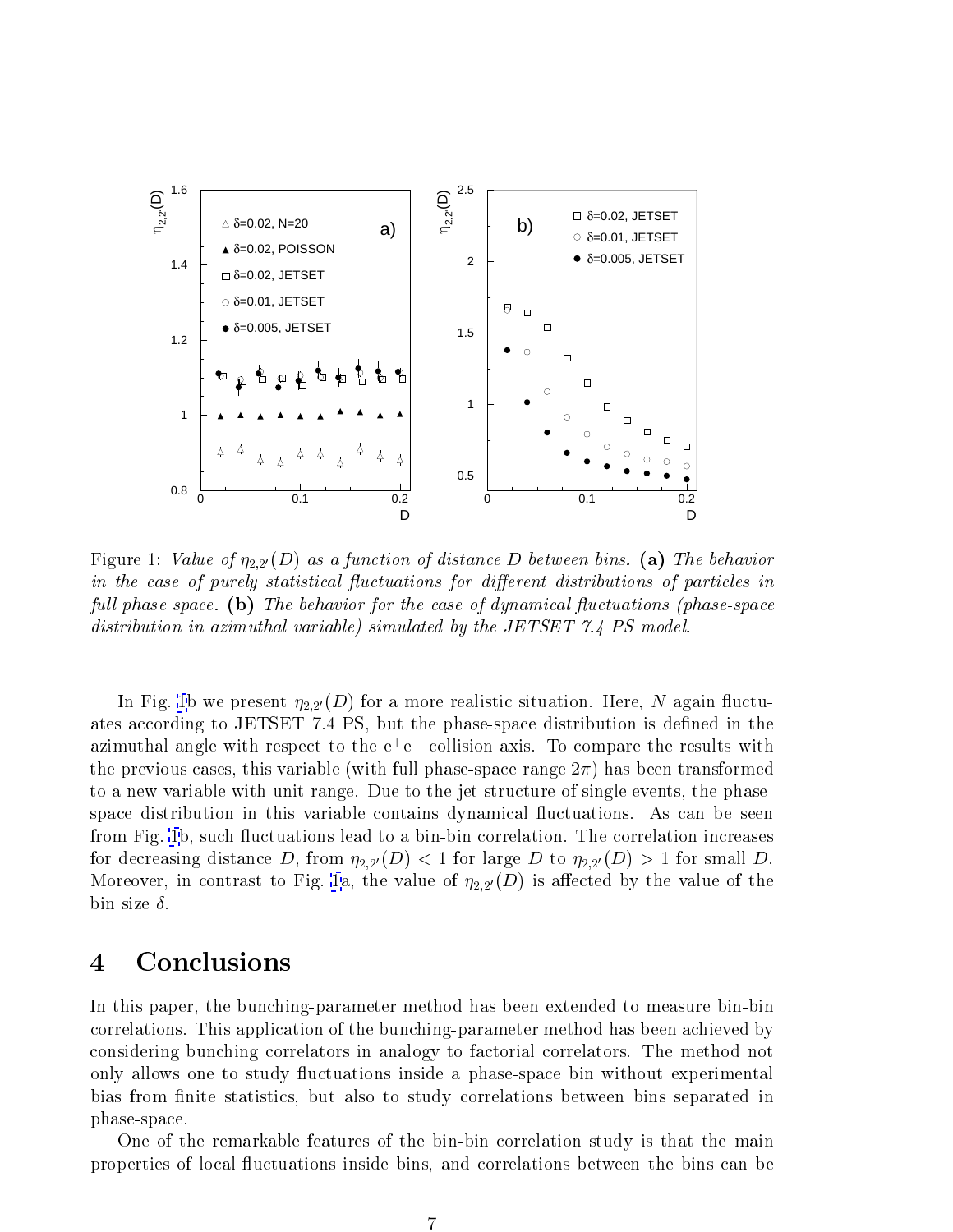formulated in a unified manner. Based on our analysis of second-order bunching correlations and on  $[5]$ , we conclude:

1) For purely statistical phase-space fluctuations, the values of the univariate bunching parameters and those of the bunching correlators are independent of bin size and bin-bin distance. These values are affected by event-to-event multiplicity fluctuations, but are equal to unity for Poisson-distributed particle multiplicity in full phase space:

2) For dynamical phase-space fluctuations, the values of univariate bunching parameters, and bunching correlators increase for decreasing bin size  $\delta$  or distance D between two bins.

Such a similarity in the behavior of these quantities is the result of an intrinsic relation between fluctuation and correlation properties of the local fluctuations.

Finally, from our study, let us note that no universal scaling relation between the local fluctuations and correlations is observed for the azimuthal-angle distribution in JETSET 7.4 PS model, as it follows from the random-cascade model  $[1,2]$ , for which the factorial correlators are  $\delta$ -independent. The analysis of bin-bin correlations based on the bunching correlators clearly shows that the behavior of the second-order correlator is affected by the bin size  $\delta$ . In fact, this means that realistic intermittent fluctuations cannot be fully described by the scaling indices of the univariate normalized moments as is the case for the random-cascade model. For this reason, the experimental measurement of the correlators is an important complementary part of the fluctuation analysis, which, therefore, cannot be reduced to the investigation of the scaling indices of the local quantities only.

## Acknowledgments

This work is part of the research program of the "Stichting voor Fundamenteel" Onderzoek der Materie (FOM)", which is financially supported by the "Nederlandse Organisatie voor Wetenschappelijk Onderzoek (NWO)". We thank W.Metzger for useful remarks.